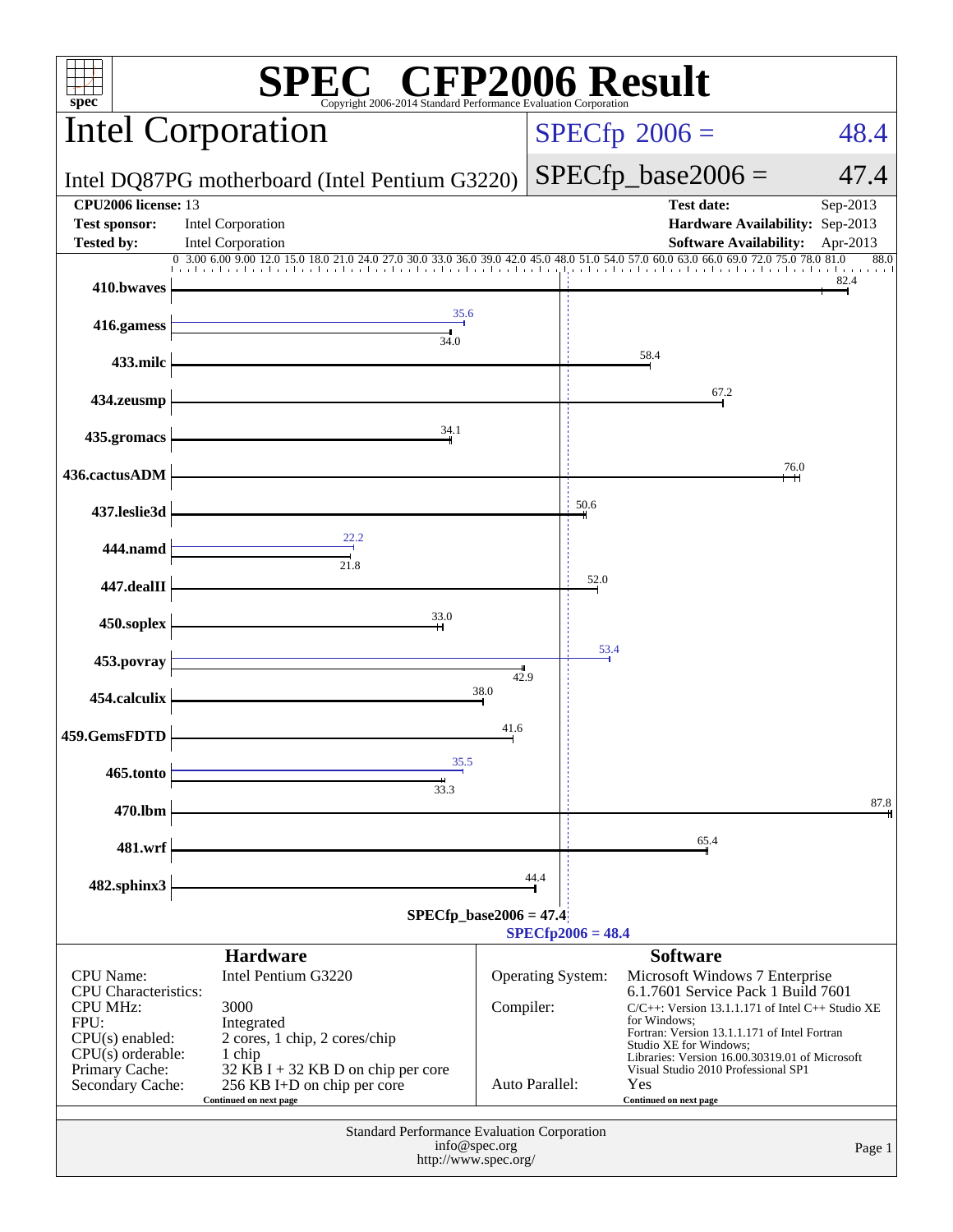

Parallel Studio XE 2013 program folder)

#### **[Platform Notes](http://www.spec.org/auto/cpu2006/Docs/result-fields.html#PlatformNotes)**

 Sysinfo program C:\SPEC13.1/Docs/sysinfo \$Rev: 6775 \$ \$Date:: 2011-08-16 #\$ \8787f7622badcf24e01c368b1db4377c running on Clt7C05070FB2AD Thu Sep 19 13:23:22 2013

 This section contains SUT (System Under Test) info as seen by some common utilities. To remove or add to this section, see: Continued on next page

> Standard Performance Evaluation Corporation [info@spec.org](mailto:info@spec.org) <http://www.spec.org/>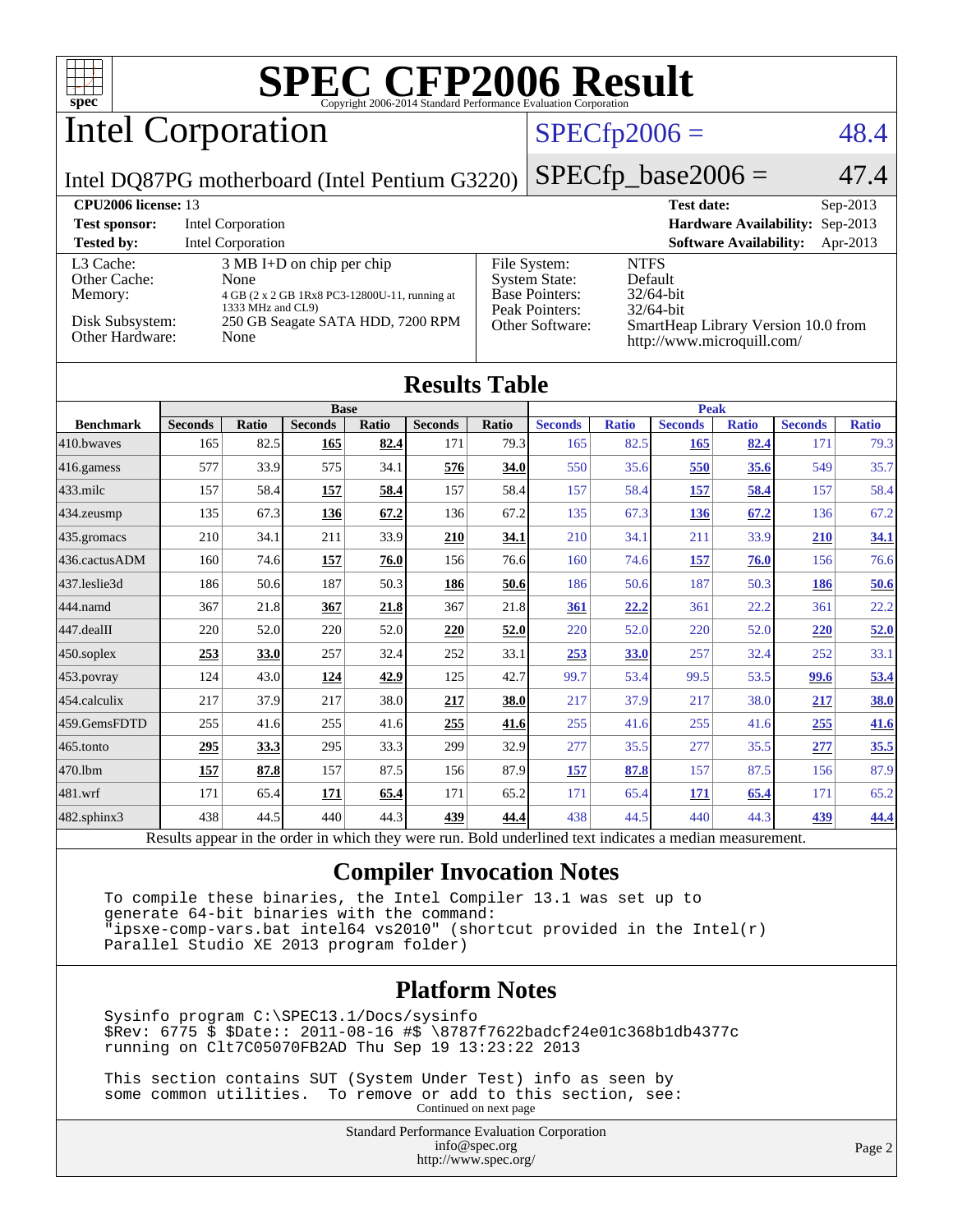

# **[SPEC CFP2006 Result](http://www.spec.org/auto/cpu2006/Docs/result-fields.html#SPECCFP2006Result)**

Intel Corporation

 $SPECfp2006 = 48.4$  $SPECfp2006 = 48.4$ 

Intel DQ87PG motherboard (Intel Pentium G3220)  $SPECTp\_base2006 = 47.4$ 

**[Test sponsor:](http://www.spec.org/auto/cpu2006/Docs/result-fields.html#Testsponsor)** Intel Corporation **[Hardware Availability:](http://www.spec.org/auto/cpu2006/Docs/result-fields.html#HardwareAvailability)** Sep-2013 **[Tested by:](http://www.spec.org/auto/cpu2006/Docs/result-fields.html#Testedby)** Intel Corporation **[Software Availability:](http://www.spec.org/auto/cpu2006/Docs/result-fields.html#SoftwareAvailability)** Apr-2013

**[CPU2006 license:](http://www.spec.org/auto/cpu2006/Docs/result-fields.html#CPU2006license)** 13 **[Test date:](http://www.spec.org/auto/cpu2006/Docs/result-fields.html#Testdate)** Sep-2013

#### **[Platform Notes \(Continued\)](http://www.spec.org/auto/cpu2006/Docs/result-fields.html#PlatformNotes)**

<http://www.spec.org/cpu2006/Docs/config.html#sysinfo>

 Trying 'systeminfo' OS Name : Microsoft Windows 7 Enterprise<br>OS Version : 6.1.7601 Service Pack 1 Build : 6.1.7601 Service Pack 1 Build 7601 System Manufacturer: INTEL\_ System Model : DQ87PG Processor(s) : 1 Processor(s) Installed. [01]: Intel64 Family 6 Model 60 Stepping 3 GenuineIntel ~3000 Mhz BIOS Version : Intel(R) Corp. PGQ8710H.86A.0036.2013.0702.1908, 7/2/2013 Total Physical Memory: 3,749 MB Trying 'wmic cpu get /value' DeviceID : CPU<br>L2CacheSize : 512 L2CacheSize : 512<br>L3CacheSize : 3072 L3CacheSize MaxClockSpeed : 3000 Name : Intel(R) Pentium(R) CPU G3220 @ 3.00GHz NumberOfCores : 2 NumberOfLogicalProcessors: 2

 (End of data from sysinfo program) BIOS: SATA mode set to RAID Windows Disk Driver: Intel Rapid Storage Technology 12.5.0.1066 Windows Chipset Driver: Intel Chipset Driver 9.4.0.1027

#### **[Component Notes](http://www.spec.org/auto/cpu2006/Docs/result-fields.html#ComponentNotes)**

 Tested systems can be used with Shin-G ATX case, PC Power and Cooling 1200W power supply Micron MT8JTF25664AZ-1G6 Series Memory DIMMs

#### **[General Notes](http://www.spec.org/auto/cpu2006/Docs/result-fields.html#GeneralNotes)**

 OMP\_NUM\_THREADS set to number of processors cores KMP\_AFFINITY set to granularity=fine,scatter Binaries compiled on a system with 1x Intel Core i7-860 CPU + 8GB memory using Windows 7 Enterprise 64-bit

## **[Base Compiler Invocation](http://www.spec.org/auto/cpu2006/Docs/result-fields.html#BaseCompilerInvocation)**

[C benchmarks](http://www.spec.org/auto/cpu2006/Docs/result-fields.html#Cbenchmarks): [icl -Qvc10](http://www.spec.org/cpu2006/results/res2014q3/cpu2006-20140701-30182.flags.html#user_CCbase_intel_icc_vc10_9607f3ecbcdf68042245f068e51b40c1) [-Qstd=c99](http://www.spec.org/cpu2006/results/res2014q3/cpu2006-20140701-30182.flags.html#user_CCbase_intel_compiler_c99_mode_1a3d110e3041b3ad4466830521bdad2a)

[C++ benchmarks:](http://www.spec.org/auto/cpu2006/Docs/result-fields.html#CXXbenchmarks) [icl -Qvc10](http://www.spec.org/cpu2006/results/res2014q3/cpu2006-20140701-30182.flags.html#user_CXXbase_intel_icc_vc10_9607f3ecbcdf68042245f068e51b40c1)

Continued on next page

Standard Performance Evaluation Corporation [info@spec.org](mailto:info@spec.org) <http://www.spec.org/>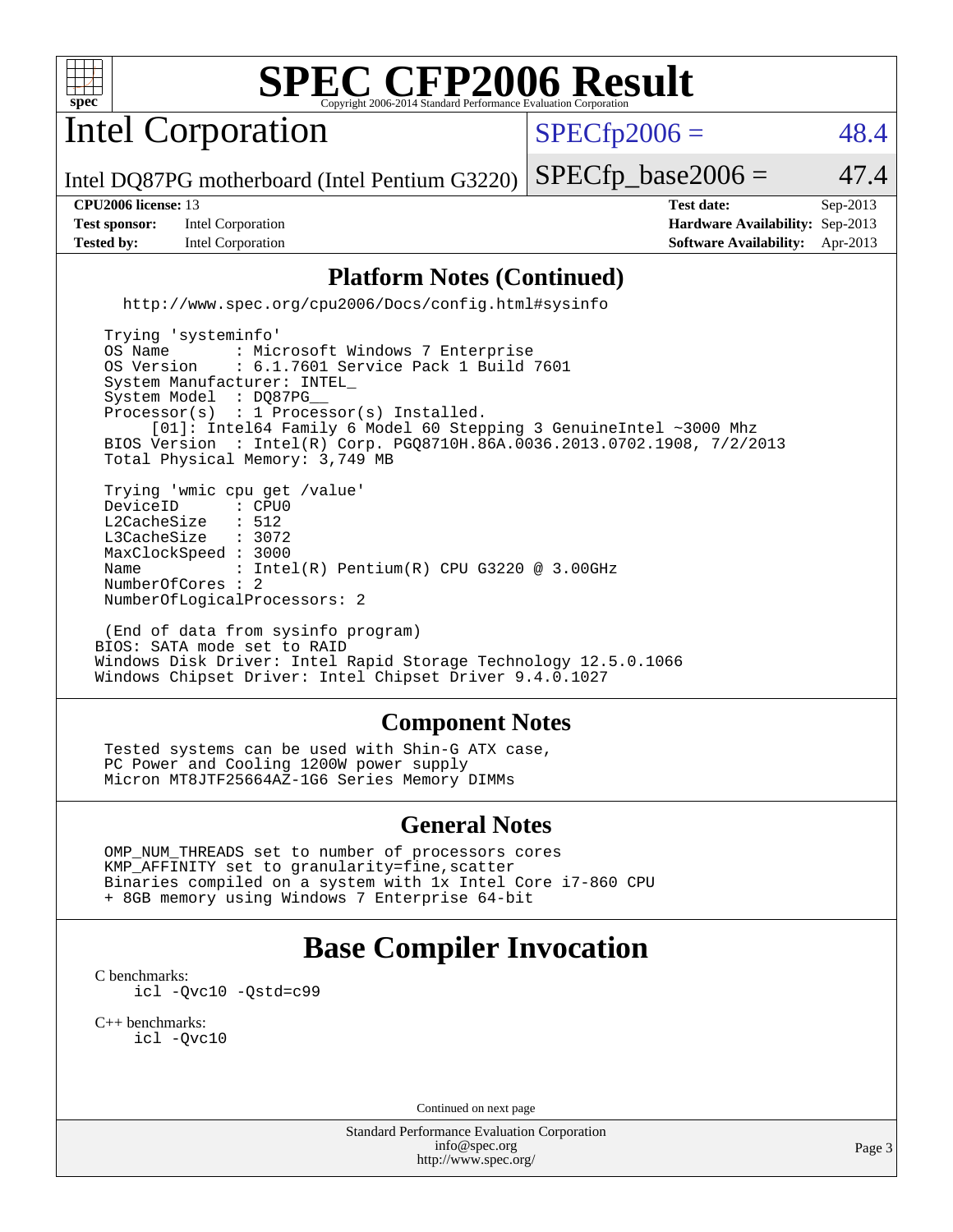

# **[SPEC CFP2006 Result](http://www.spec.org/auto/cpu2006/Docs/result-fields.html#SPECCFP2006Result)**

Intel Corporation

 $SPECTp2006 = 48.4$ 

Intel DQ87PG motherboard (Intel Pentium G3220)

 $SPECfp\_base2006 = 47.4$ 

**[Test sponsor:](http://www.spec.org/auto/cpu2006/Docs/result-fields.html#Testsponsor)** Intel Corporation **[Hardware Availability:](http://www.spec.org/auto/cpu2006/Docs/result-fields.html#HardwareAvailability)** Sep-2013 **[Tested by:](http://www.spec.org/auto/cpu2006/Docs/result-fields.html#Testedby)** Intel Corporation **[Software Availability:](http://www.spec.org/auto/cpu2006/Docs/result-fields.html#SoftwareAvailability)** Apr-2013

**[CPU2006 license:](http://www.spec.org/auto/cpu2006/Docs/result-fields.html#CPU2006license)** 13 **[Test date:](http://www.spec.org/auto/cpu2006/Docs/result-fields.html#Testdate)** Sep-2013

# **[Base Compiler Invocation \(Continued\)](http://www.spec.org/auto/cpu2006/Docs/result-fields.html#BaseCompilerInvocation)**

[Fortran benchmarks](http://www.spec.org/auto/cpu2006/Docs/result-fields.html#Fortranbenchmarks): [ifort](http://www.spec.org/cpu2006/results/res2014q3/cpu2006-20140701-30182.flags.html#user_FCbase_intel_ifort_8a5e5e06b19a251bdeaf8fdab5d62f20)

[Benchmarks using both Fortran and C](http://www.spec.org/auto/cpu2006/Docs/result-fields.html#BenchmarksusingbothFortranandC): [icl -Qvc10](http://www.spec.org/cpu2006/results/res2014q3/cpu2006-20140701-30182.flags.html#user_CC_FCbase_intel_icc_vc10_9607f3ecbcdf68042245f068e51b40c1) [-Qstd=c99](http://www.spec.org/cpu2006/results/res2014q3/cpu2006-20140701-30182.flags.html#user_CC_FCbase_intel_compiler_c99_mode_1a3d110e3041b3ad4466830521bdad2a) [ifort](http://www.spec.org/cpu2006/results/res2014q3/cpu2006-20140701-30182.flags.html#user_CC_FCbase_intel_ifort_8a5e5e06b19a251bdeaf8fdab5d62f20)

### **[Base Portability Flags](http://www.spec.org/auto/cpu2006/Docs/result-fields.html#BasePortabilityFlags)**

| 410.bwaves: -DSPEC CPU P64   |                                                                          |
|------------------------------|--------------------------------------------------------------------------|
| 416.gamess: -DSPEC_CPU_P64   |                                                                          |
| 433.milc: -DSPEC CPU P64     |                                                                          |
| 434.zeusmp: - DSPEC_CPU_P64  |                                                                          |
| 435.gromacs: -DSPEC_CPU_P64  |                                                                          |
|                              | 436.cactusADM: -DSPEC CPU P64 -names: lowercase /assume: underscore      |
| 437.leslie3d: -DSPEC CPU P64 |                                                                          |
| 444.namd: -DSPEC CPU P64 /TP |                                                                          |
|                              | 447.dealII: -DSPEC_CPU_P64 -DDEAL_II_MEMBER_VAR_SPECIALIZATION_BUG       |
|                              | -Ooption, cpp, --ms incompat treatment of commas in macros               |
| 450.soplex: -DSPEC_CPU_P64   |                                                                          |
|                              | 453.povray: -DSPEC_CPU_P64 -DSPEC_CPU_NEED_INVHYP -DNEED_INVHYP          |
|                              | 454.calculix: - DSPEC CPU P64 - DSPEC CPU NOZMODIFIER - names: lowercase |
| 459.GemsFDTD: -DSPEC CPU P64 |                                                                          |
| 465.tonto: -DSPEC CPU P64    |                                                                          |
| 470.1bm: -DSPEC CPU P64      |                                                                          |
|                              | 481.wrf: - DSPEC CPU P64 - DSPEC CPU WINDOWS ICL                         |
| 482.sphinx3: -DSPEC_CPU_P64  |                                                                          |

### **[Base Optimization Flags](http://www.spec.org/auto/cpu2006/Docs/result-fields.html#BaseOptimizationFlags)**

[C benchmarks](http://www.spec.org/auto/cpu2006/Docs/result-fields.html#Cbenchmarks):

[-QxSSE4.2](http://www.spec.org/cpu2006/results/res2014q3/cpu2006-20140701-30182.flags.html#user_CCbase_f-QxSSE42_372695bbe211719895df0310b324a1ca) [-Qipo](http://www.spec.org/cpu2006/results/res2014q3/cpu2006-20140701-30182.flags.html#user_CCbase_f-Qipo) [-O3](http://www.spec.org/cpu2006/results/res2014q3/cpu2006-20140701-30182.flags.html#user_CCbase_f-O3) [-Qprec-div-](http://www.spec.org/cpu2006/results/res2014q3/cpu2006-20140701-30182.flags.html#user_CCbase_f-Qprec-div-) [-Qparallel](http://www.spec.org/cpu2006/results/res2014q3/cpu2006-20140701-30182.flags.html#user_CCbase_f-Qparallel) [-Qansi-alias](http://www.spec.org/cpu2006/results/res2014q3/cpu2006-20140701-30182.flags.html#user_CCbase_f-Qansi-alias) [-Qopt-prefetch](http://www.spec.org/cpu2006/results/res2014q3/cpu2006-20140701-30182.flags.html#user_CCbase_f-Qprefetch_37c211608666b9dff9380561f602f0a8) [-Qauto-ilp32](http://www.spec.org/cpu2006/results/res2014q3/cpu2006-20140701-30182.flags.html#user_CCbase_f-Qauto-ilp32) [/F1000000000](http://www.spec.org/cpu2006/results/res2014q3/cpu2006-20140701-30182.flags.html#user_CCbase_set_stack_space_25d7749c1988d91b7f93afbc0ec53727)

[C++ benchmarks:](http://www.spec.org/auto/cpu2006/Docs/result-fields.html#CXXbenchmarks)

[-QxSSE4.2](http://www.spec.org/cpu2006/results/res2014q3/cpu2006-20140701-30182.flags.html#user_CXXbase_f-QxSSE42_372695bbe211719895df0310b324a1ca) [-Qipo](http://www.spec.org/cpu2006/results/res2014q3/cpu2006-20140701-30182.flags.html#user_CXXbase_f-Qipo) [-O3](http://www.spec.org/cpu2006/results/res2014q3/cpu2006-20140701-30182.flags.html#user_CXXbase_f-O3) [-Qprec-div-](http://www.spec.org/cpu2006/results/res2014q3/cpu2006-20140701-30182.flags.html#user_CXXbase_f-Qprec-div-) [-Qparallel](http://www.spec.org/cpu2006/results/res2014q3/cpu2006-20140701-30182.flags.html#user_CXXbase_f-Qparallel) [-Qansi-alias](http://www.spec.org/cpu2006/results/res2014q3/cpu2006-20140701-30182.flags.html#user_CXXbase_f-Qansi-alias) [-Qopt-prefetch](http://www.spec.org/cpu2006/results/res2014q3/cpu2006-20140701-30182.flags.html#user_CXXbase_f-Qprefetch_37c211608666b9dff9380561f602f0a8) [-Qcxx-features](http://www.spec.org/cpu2006/results/res2014q3/cpu2006-20140701-30182.flags.html#user_CXXbase_f-Qcxx_features_dbf36c8a6dba956e22f1645e4dcd4d98) [-Qauto-ilp32](http://www.spec.org/cpu2006/results/res2014q3/cpu2006-20140701-30182.flags.html#user_CXXbase_f-Qauto-ilp32) [/F1000000000](http://www.spec.org/cpu2006/results/res2014q3/cpu2006-20140701-30182.flags.html#user_CXXbase_set_stack_space_25d7749c1988d91b7f93afbc0ec53727) [shlW64M.lib](http://www.spec.org/cpu2006/results/res2014q3/cpu2006-20140701-30182.flags.html#user_CXXbase_SmartHeap64_c4f7f76711bdf8c0633a5c1edf6e5396)  [-link /FORCE:MULTIPLE](http://www.spec.org/cpu2006/results/res2014q3/cpu2006-20140701-30182.flags.html#user_CXXbase_link_force_multiple2_070fe330869edf77077b841074b8b0b6)

[Fortran benchmarks](http://www.spec.org/auto/cpu2006/Docs/result-fields.html#Fortranbenchmarks):

[-QxSSE4.2](http://www.spec.org/cpu2006/results/res2014q3/cpu2006-20140701-30182.flags.html#user_FCbase_f-QxSSE42_372695bbe211719895df0310b324a1ca) [-Qipo](http://www.spec.org/cpu2006/results/res2014q3/cpu2006-20140701-30182.flags.html#user_FCbase_f-Qipo) [-O3](http://www.spec.org/cpu2006/results/res2014q3/cpu2006-20140701-30182.flags.html#user_FCbase_f-O3) [-Qprec-div-](http://www.spec.org/cpu2006/results/res2014q3/cpu2006-20140701-30182.flags.html#user_FCbase_f-Qprec-div-) [-Qparallel](http://www.spec.org/cpu2006/results/res2014q3/cpu2006-20140701-30182.flags.html#user_FCbase_f-Qparallel) [-Qansi-alias](http://www.spec.org/cpu2006/results/res2014q3/cpu2006-20140701-30182.flags.html#user_FCbase_f-Qansi-alias) [-Qopt-prefetch](http://www.spec.org/cpu2006/results/res2014q3/cpu2006-20140701-30182.flags.html#user_FCbase_f-Qprefetch_37c211608666b9dff9380561f602f0a8) [/F1000000000](http://www.spec.org/cpu2006/results/res2014q3/cpu2006-20140701-30182.flags.html#user_FCbase_set_stack_space_25d7749c1988d91b7f93afbc0ec53727)

[Benchmarks using both Fortran and C](http://www.spec.org/auto/cpu2006/Docs/result-fields.html#BenchmarksusingbothFortranandC):

```
-QxSSE4.2 -Qipo -O3 -Qprec-div- -Qparallel -Qansi-alias
-Qopt-prefetch -Qauto-ilp32 /F1000000000
```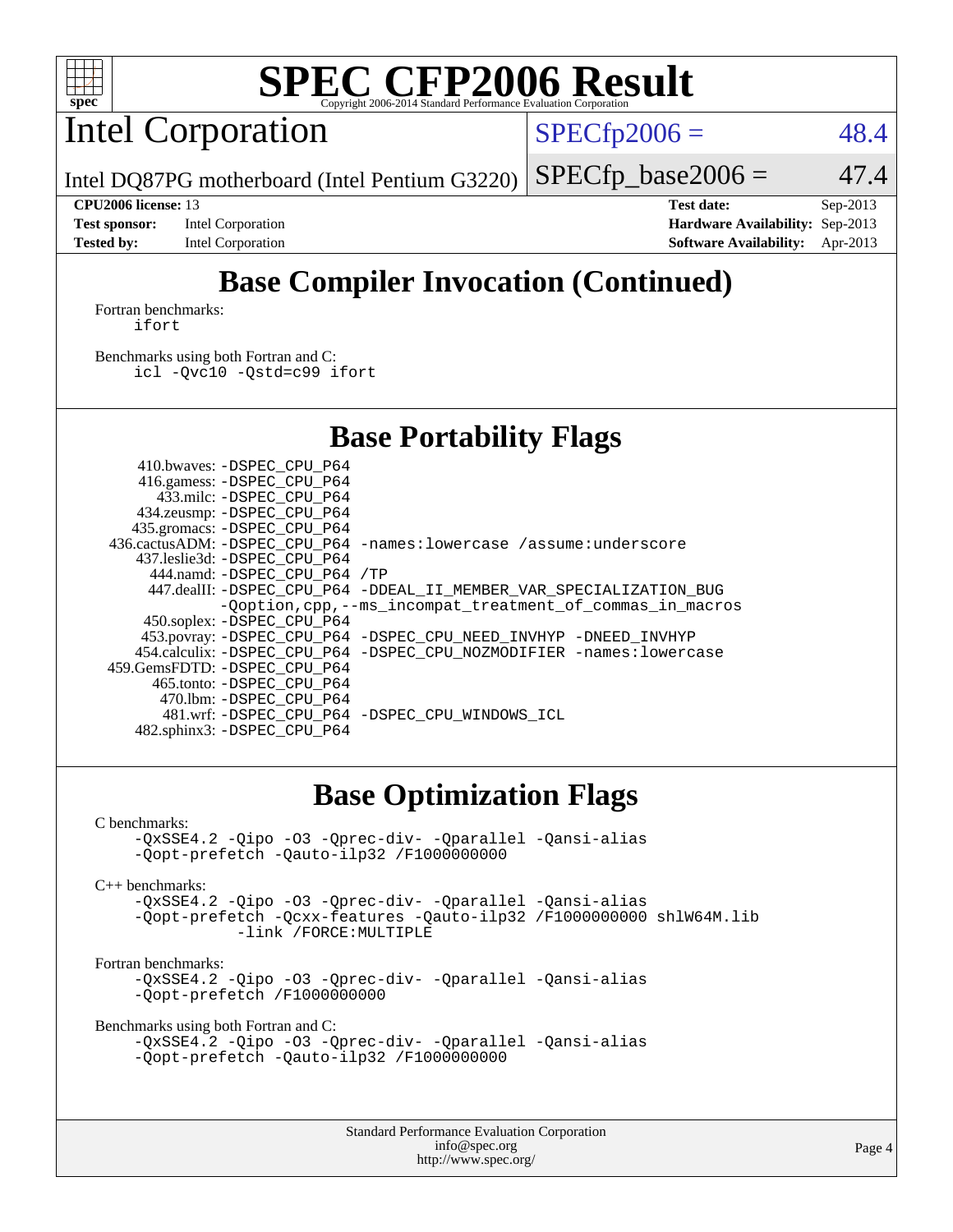

# **[SPEC CFP2006 Result](http://www.spec.org/auto/cpu2006/Docs/result-fields.html#SPECCFP2006Result)**

# Intel Corporation

 $SPECfp2006 = 48.4$  $SPECfp2006 = 48.4$ 

Intel DQ87PG motherboard (Intel Pentium G3220)

**[Test sponsor:](http://www.spec.org/auto/cpu2006/Docs/result-fields.html#Testsponsor)** Intel Corporation **[Hardware Availability:](http://www.spec.org/auto/cpu2006/Docs/result-fields.html#HardwareAvailability)** Sep-2013

**[CPU2006 license:](http://www.spec.org/auto/cpu2006/Docs/result-fields.html#CPU2006license)** 13 **[Test date:](http://www.spec.org/auto/cpu2006/Docs/result-fields.html#Testdate)** Sep-2013 **[Tested by:](http://www.spec.org/auto/cpu2006/Docs/result-fields.html#Testedby)** Intel Corporation **[Software Availability:](http://www.spec.org/auto/cpu2006/Docs/result-fields.html#SoftwareAvailability)** Apr-2013

 $SPECfp\_base2006 = 47.4$ 

## **[Peak Compiler Invocation](http://www.spec.org/auto/cpu2006/Docs/result-fields.html#PeakCompilerInvocation)**

[C benchmarks](http://www.spec.org/auto/cpu2006/Docs/result-fields.html#Cbenchmarks): [icl -Qvc10](http://www.spec.org/cpu2006/results/res2014q3/cpu2006-20140701-30182.flags.html#user_CCpeak_intel_icc_vc10_9607f3ecbcdf68042245f068e51b40c1) [-Qstd=c99](http://www.spec.org/cpu2006/results/res2014q3/cpu2006-20140701-30182.flags.html#user_CCpeak_intel_compiler_c99_mode_1a3d110e3041b3ad4466830521bdad2a)

[C++ benchmarks:](http://www.spec.org/auto/cpu2006/Docs/result-fields.html#CXXbenchmarks) [icl -Qvc10](http://www.spec.org/cpu2006/results/res2014q3/cpu2006-20140701-30182.flags.html#user_CXXpeak_intel_icc_vc10_9607f3ecbcdf68042245f068e51b40c1)

[Fortran benchmarks](http://www.spec.org/auto/cpu2006/Docs/result-fields.html#Fortranbenchmarks): [ifort](http://www.spec.org/cpu2006/results/res2014q3/cpu2006-20140701-30182.flags.html#user_FCpeak_intel_ifort_8a5e5e06b19a251bdeaf8fdab5d62f20)

[Benchmarks using both Fortran and C](http://www.spec.org/auto/cpu2006/Docs/result-fields.html#BenchmarksusingbothFortranandC): [icl -Qvc10](http://www.spec.org/cpu2006/results/res2014q3/cpu2006-20140701-30182.flags.html#user_CC_FCpeak_intel_icc_vc10_9607f3ecbcdf68042245f068e51b40c1) [-Qstd=c99](http://www.spec.org/cpu2006/results/res2014q3/cpu2006-20140701-30182.flags.html#user_CC_FCpeak_intel_compiler_c99_mode_1a3d110e3041b3ad4466830521bdad2a) [ifort](http://www.spec.org/cpu2006/results/res2014q3/cpu2006-20140701-30182.flags.html#user_CC_FCpeak_intel_ifort_8a5e5e06b19a251bdeaf8fdab5d62f20)

### **[Peak Portability Flags](http://www.spec.org/auto/cpu2006/Docs/result-fields.html#PeakPortabilityFlags)**

Same as Base Portability Flags

## **[Peak Optimization Flags](http://www.spec.org/auto/cpu2006/Docs/result-fields.html#PeakOptimizationFlags)**

[C benchmarks](http://www.spec.org/auto/cpu2006/Docs/result-fields.html#Cbenchmarks):

 433.milc: basepeak = yes  $470.1$ bm: basepeak = yes  $482$ .sphinx3: basepeak = yes

#### [C++ benchmarks:](http://www.spec.org/auto/cpu2006/Docs/result-fields.html#CXXbenchmarks)

 444.namd: [-QxSSE4.2](http://www.spec.org/cpu2006/results/res2014q3/cpu2006-20140701-30182.flags.html#user_peakPASS2_CXXFLAGSPASS2_LDFLAGS444_namd_f-QxSSE42_372695bbe211719895df0310b324a1ca)(pass 2) [-Qprof\\_gen](http://www.spec.org/cpu2006/results/res2014q3/cpu2006-20140701-30182.flags.html#user_peakPASS1_CXXFLAGSPASS1_LDFLAGS444_namd_Qprof_gen)(pass 1) [-Qprof\\_use](http://www.spec.org/cpu2006/results/res2014q3/cpu2006-20140701-30182.flags.html#user_peakPASS2_CXXFLAGSPASS2_LDFLAGS444_namd_Qprof_use)(pass 2) [-Qipo](http://www.spec.org/cpu2006/results/res2014q3/cpu2006-20140701-30182.flags.html#user_peakOPTIMIZE444_namd_f-Qipo) [-O3](http://www.spec.org/cpu2006/results/res2014q3/cpu2006-20140701-30182.flags.html#user_peakOPTIMIZE444_namd_f-O3) [-Qprec-div-](http://www.spec.org/cpu2006/results/res2014q3/cpu2006-20140701-30182.flags.html#user_peakOPTIMIZE444_namd_f-Qprec-div-) [-Oa](http://www.spec.org/cpu2006/results/res2014q3/cpu2006-20140701-30182.flags.html#user_peakOPTIMIZE444_namd_f-Oa) [-Qauto-ilp32](http://www.spec.org/cpu2006/results/res2014q3/cpu2006-20140701-30182.flags.html#user_peakCXXOPTIMIZE444_namd_f-Qauto-ilp32) [/F1000000000](http://www.spec.org/cpu2006/results/res2014q3/cpu2006-20140701-30182.flags.html#user_peakEXTRA_LDFLAGS444_namd_set_stack_space_25d7749c1988d91b7f93afbc0ec53727) -link /FORCE: MULTIPLE

447.dealII: basepeak = yes

 $450$ .soplex: basepeak = yes

 453.povray: [-QxSSE4.2](http://www.spec.org/cpu2006/results/res2014q3/cpu2006-20140701-30182.flags.html#user_peakPASS2_CXXFLAGSPASS2_LDFLAGS453_povray_f-QxSSE42_372695bbe211719895df0310b324a1ca)(pass 2) [-Qprof\\_gen](http://www.spec.org/cpu2006/results/res2014q3/cpu2006-20140701-30182.flags.html#user_peakPASS1_CXXFLAGSPASS1_LDFLAGS453_povray_Qprof_gen)(pass 1) [-Qprof\\_use](http://www.spec.org/cpu2006/results/res2014q3/cpu2006-20140701-30182.flags.html#user_peakPASS2_CXXFLAGSPASS2_LDFLAGS453_povray_Qprof_use)(pass 2) [-Qipo](http://www.spec.org/cpu2006/results/res2014q3/cpu2006-20140701-30182.flags.html#user_peakOPTIMIZE453_povray_f-Qipo) [-O3](http://www.spec.org/cpu2006/results/res2014q3/cpu2006-20140701-30182.flags.html#user_peakOPTIMIZE453_povray_f-O3) [-Qprec-div-](http://www.spec.org/cpu2006/results/res2014q3/cpu2006-20140701-30182.flags.html#user_peakOPTIMIZE453_povray_f-Qprec-div-) [-Qunroll4](http://www.spec.org/cpu2006/results/res2014q3/cpu2006-20140701-30182.flags.html#user_peakOPTIMIZE453_povray_f-Qunroll_013b1c0ea3aa84ef2c65e488bcc3d968) [-Qansi-alias](http://www.spec.org/cpu2006/results/res2014q3/cpu2006-20140701-30182.flags.html#user_peakOPTIMIZE453_povray_f-Qansi-alias) [-Qauto-ilp32](http://www.spec.org/cpu2006/results/res2014q3/cpu2006-20140701-30182.flags.html#user_peakCXXOPTIMIZE453_povray_f-Qauto-ilp32) [/F1000000000](http://www.spec.org/cpu2006/results/res2014q3/cpu2006-20140701-30182.flags.html#user_peakEXTRA_LDFLAGS453_povray_set_stack_space_25d7749c1988d91b7f93afbc0ec53727) [shlW64M.lib](http://www.spec.org/cpu2006/results/res2014q3/cpu2006-20140701-30182.flags.html#user_peakEXTRA_LIBS453_povray_SmartHeap64_c4f7f76711bdf8c0633a5c1edf6e5396)

[Fortran benchmarks](http://www.spec.org/auto/cpu2006/Docs/result-fields.html#Fortranbenchmarks):

 $410.bwaves: basepeak = yes$  416.gamess: [-QxSSE4.2](http://www.spec.org/cpu2006/results/res2014q3/cpu2006-20140701-30182.flags.html#user_peakPASS2_FFLAGSPASS2_LDFLAGS416_gamess_f-QxSSE42_372695bbe211719895df0310b324a1ca)(pass 2) [-Qprof\\_gen](http://www.spec.org/cpu2006/results/res2014q3/cpu2006-20140701-30182.flags.html#user_peakPASS1_FFLAGSPASS1_LDFLAGS416_gamess_Qprof_gen)(pass 1) [-Qprof\\_use](http://www.spec.org/cpu2006/results/res2014q3/cpu2006-20140701-30182.flags.html#user_peakPASS2_FFLAGSPASS2_LDFLAGS416_gamess_Qprof_use)(pass 2) [-Qipo](http://www.spec.org/cpu2006/results/res2014q3/cpu2006-20140701-30182.flags.html#user_peakOPTIMIZE416_gamess_f-Qipo) [-O3](http://www.spec.org/cpu2006/results/res2014q3/cpu2006-20140701-30182.flags.html#user_peakOPTIMIZE416_gamess_f-O3) [-Qprec-div-](http://www.spec.org/cpu2006/results/res2014q3/cpu2006-20140701-30182.flags.html#user_peakOPTIMIZE416_gamess_f-Qprec-div-) [-Qunroll2](http://www.spec.org/cpu2006/results/res2014q3/cpu2006-20140701-30182.flags.html#user_peakOPTIMIZE416_gamess_f-Qunroll_1d9456aa650e77fc2a0cf43cef3fa08c) [-Ob0](http://www.spec.org/cpu2006/results/res2014q3/cpu2006-20140701-30182.flags.html#user_peakOPTIMIZE416_gamess_f-Ob_n_fbe6f6428adb7d4b74b1e99bb2444c2d) [-Qansi-alias](http://www.spec.org/cpu2006/results/res2014q3/cpu2006-20140701-30182.flags.html#user_peakOPTIMIZE416_gamess_f-Qansi-alias) [-Qscalar-rep-](http://www.spec.org/cpu2006/results/res2014q3/cpu2006-20140701-30182.flags.html#user_peakOPTIMIZE416_gamess_f-Qscalar-rep_02cb9e11a5340d80ab3062d84e5dfb2e) [/F1000000000](http://www.spec.org/cpu2006/results/res2014q3/cpu2006-20140701-30182.flags.html#user_peakEXTRA_LDFLAGS416_gamess_set_stack_space_25d7749c1988d91b7f93afbc0ec53727) Continued on next page

> Standard Performance Evaluation Corporation [info@spec.org](mailto:info@spec.org) <http://www.spec.org/>